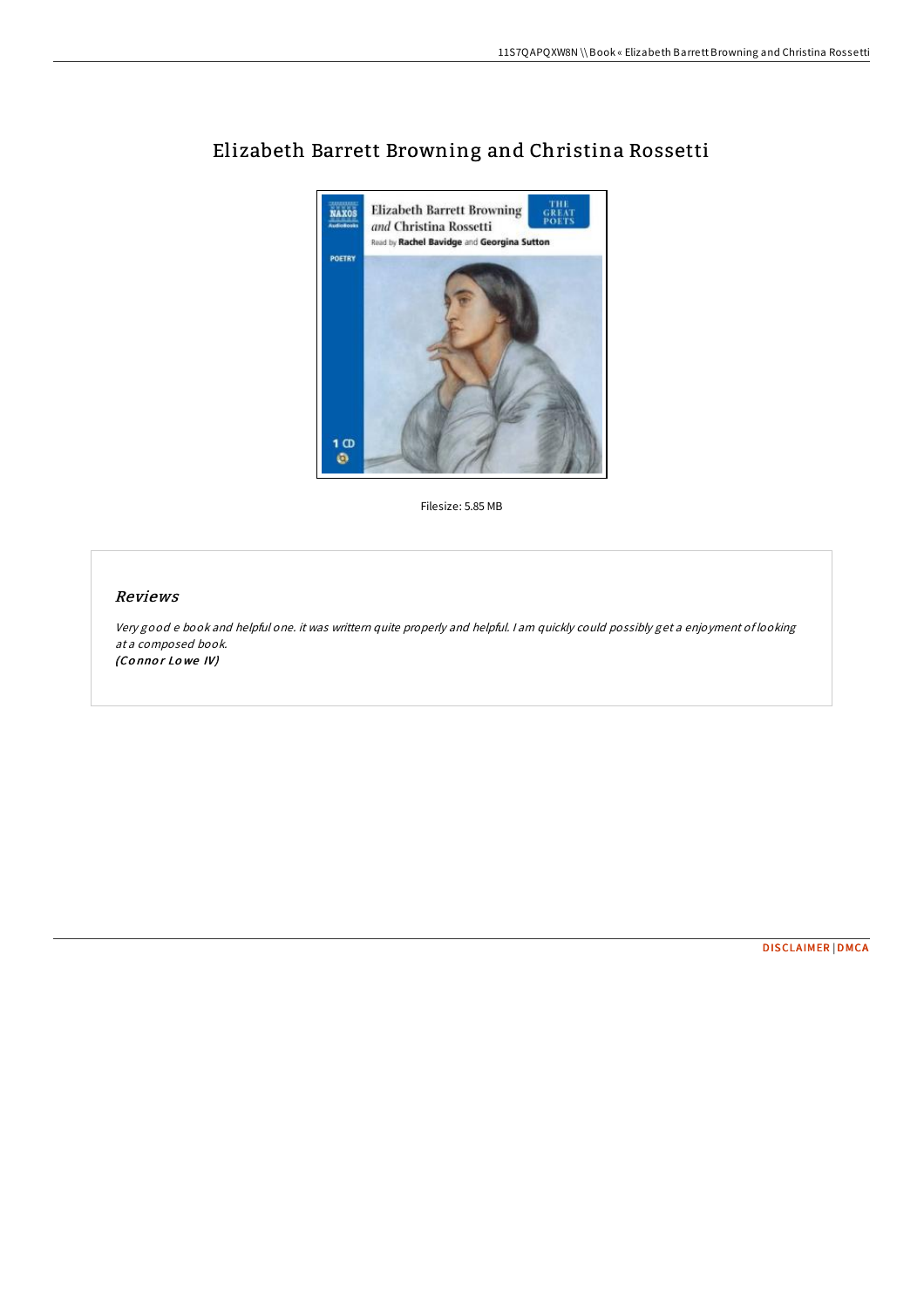## ELIZABETH BARRETT BROWNING AND CHRISTINA ROSSETTI



To save Elizabeth Barrett Browning and Christina Rossetti eBook, make sure you refer to the hyperlink beneath and save the ebook or have accessibility to other information which are related to ELIZABETH BARRETT BROWNING AND CHRISTINA ROSSETTI book.

CD-Audio. Book Condition: New. Not Signed; Elizabeth Barrett Browning (1806-1861) and Christina Rossetti (1830-1894) were both regarded as the female poet laureates of their time, and between them their writings spanned almost the entire Victorian age, from the end of Romanticism to the beginnings of Modernism. This selection of their shorter works contains all the major themes that animated them - social justice, faith, love and mortality - and some of the best-loved poetry in English, including In The Deep Midwinter and How Do I Love Thee? These poems reflect the changing world in which they were composed, but they also reflect the complex passions of two extraordinary women. book.

E Read [Elizabe](http://almighty24.tech/elizabeth-barrett-browning-and-christina-rossett.html)th Barrett Browning and Christina Rossetti Online D Do wnload PDF [Elizabe](http://almighty24.tech/elizabeth-barrett-browning-and-christina-rossett.html)th Barrett Browning and Christina Rossetti